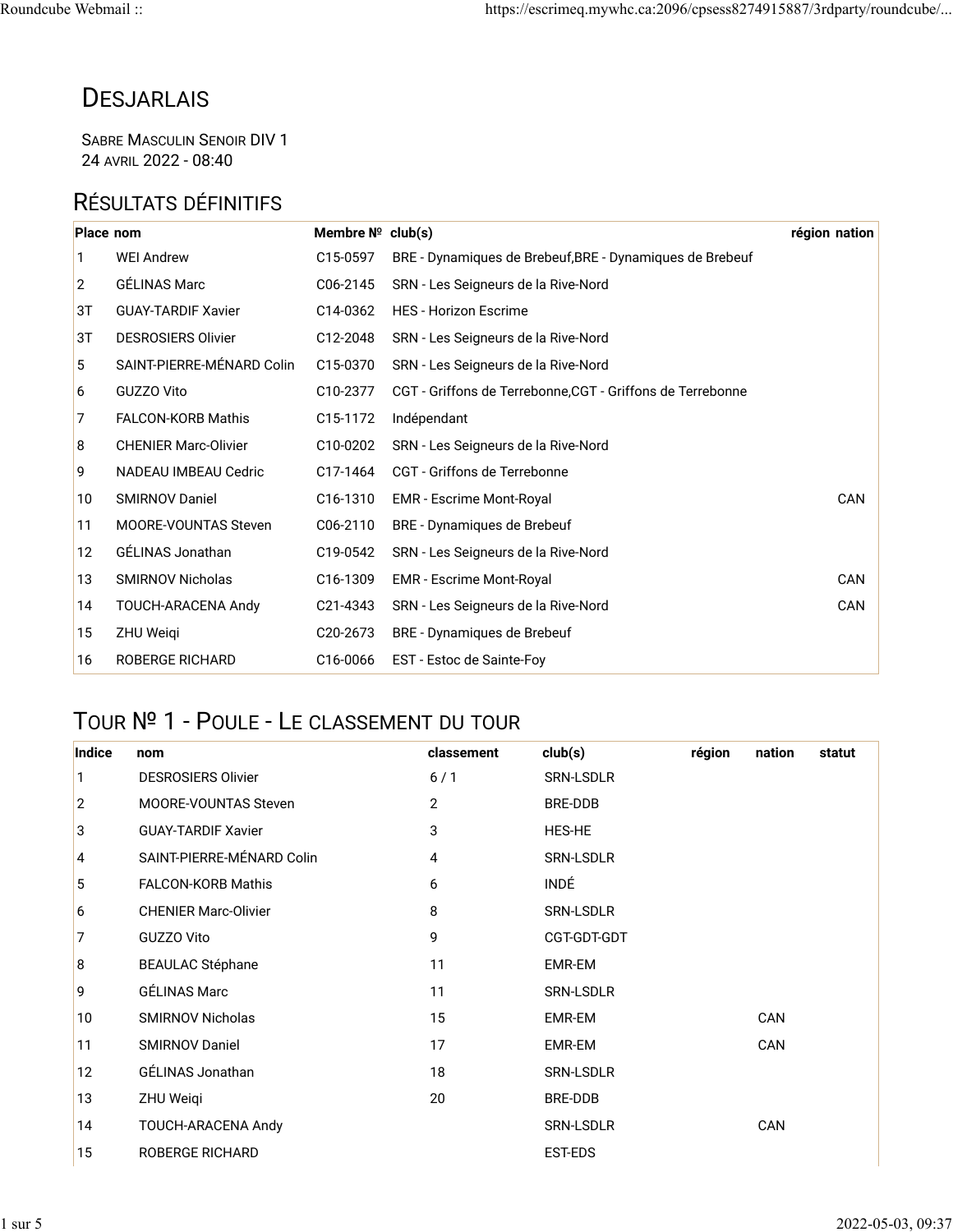| 16 | <b>WEI Andrew</b>    | BRE-DDB-DDB |
|----|----------------------|-------------|
| 17 | NADEAU IMBEAU Cedric | CGT-GDT     |

# TOUR № 1 - POULE - SCORES

### POULE Nº1

|                                                 | #              |                | $\mathbf{2}$   | 3              | 4              | 5              | 6              | V              | V/M  | <b>TD</b> | <b>TR</b> | Ind   |
|-------------------------------------------------|----------------|----------------|----------------|----------------|----------------|----------------|----------------|----------------|------|-----------|-----------|-------|
| <b>CHENIER Marc-Olivier</b><br><b>SRN-LSDLR</b> | 1              |                | D <sub>2</sub> | D <sub>2</sub> | V <sub>5</sub> | V5             | D1             | $\overline{2}$ | 0,40 | 15        | 19        | -4    |
| <b>DESROSIERS Olivier</b><br><b>SRN-LSDLR</b>   | 2 <sup>1</sup> | V <sub>5</sub> |                | V <sub>5</sub> | V <sub>5</sub> | D <sub>3</sub> | V <sub>5</sub> | 4              | 0,80 | 23        | 10        | $+13$ |
| <b>SMIRNOV Daniel</b><br>EMR-EM / CAN           | 3              | V <sub>5</sub> | D <sub>0</sub> |                | V <sub>5</sub> | D <sub>0</sub> | D <sub>2</sub> | $\overline{2}$ | 0,40 | 12        | 17        | $-5$  |
| <b>ZHU Weigi</b><br>BRE-DDB                     | $\vert$        | D <sub>0</sub> | D <sub>0</sub> | D <sub>0</sub> |                | D <sub>0</sub> | D1             | 0              | 0,00 | 1         | 25        | $-24$ |
| <b>GUZZO Vito</b><br>CGT-GDT-GDT                | 5 <sup>1</sup> | D <sub>4</sub> | V <sub>5</sub> | V <sub>5</sub> | V <sub>5</sub> |                | D <sub>2</sub> | 3              | 0,60 | 21        | 13        | $+8$  |
| <b>WEI Andrew</b><br>BRE-DDB-DDB                | 6 <sup>1</sup> | V <sub>5</sub> | D <sub>3</sub> | V <sub>5</sub> | V <sub>5</sub> | V5             |                | 4              | 0,80 | 23        | 11        | $+12$ |

#### POULE Nº2

|                                        | #            | 1              | $\mathbf{2}$   | 3  | 4              | 5              | v              | V/M  | TD | ΤR | Ind         |
|----------------------------------------|--------------|----------------|----------------|----|----------------|----------------|----------------|------|----|----|-------------|
| TOUCH-ARACENA Andy<br>SRN-LSDLR / CAN  | 1            |                | D <sub>2</sub> | D0 | D <sub>4</sub> | D <sub>0</sub> | $\overline{0}$ | 0,00 | 6  | 20 | $-14$       |
| GÉLINAS Jonathan<br><b>SRN-LSDLR</b>   | $\mathbf{2}$ | V <sub>5</sub> |                | V5 | D <sub>1</sub> | V5             | 3              | 0,75 | 16 | 10 | $+6$        |
| NADEAU IMBEAU Cedric<br><b>CGT-GDT</b> | 3            | V5             | D <sub>1</sub> |    | V <sub>5</sub> | V5             | 3              | 0,75 | 16 | 12 | +4          |
| <b>FALCON-KORB Mathis</b><br>INDÉ      | 4            | V5             | V <sub>5</sub> | D3 |                | D <sub>2</sub> | $\overline{2}$ | 0,50 | 15 | 15 | $\mathbf 0$ |
| <b>MOORE-VOUNTAS Steven</b><br>BRE-DDB | 5            | V5             | D <sub>2</sub> | D4 | V <sub>5</sub> |                | $\overline{2}$ | 0,50 | 16 | 12 | +4          |

#### POULE Nº3

|                                               | #            |                | $\mathbf{2}$   | 3              | 4              | 5              | ۷              | V/M  | TD | <b>TR</b> | Ind   |
|-----------------------------------------------|--------------|----------------|----------------|----------------|----------------|----------------|----------------|------|----|-----------|-------|
| GÉLINAS Marc<br><b>SRN-LSDLR</b>              | 1            |                | D <sub>4</sub> | V5             | V5             | D4             | $\overline{2}$ | 0,50 | 18 | 14        | +4    |
| SAINT-PIERRE-MÉNARD Colin<br><b>SRN-LSDLR</b> | $\mathbf{2}$ | V5             |                | V5             | V5             | D <sub>3</sub> | 3              | 0,75 | 18 | 11        | $+7$  |
| <b>SMIRNOV Nicholas</b><br>EMR-EM / CAN       | 3            | D <sub>3</sub> | D1             |                | V <sub>5</sub> | D <sub>3</sub> |                | 0,25 | 12 | 17        | -5    |
| <b>ROBERGE RICHARD</b><br><b>EST-EDS</b>      | 4            | D <sub>1</sub> | D <sub>1</sub> | D <sub>2</sub> |                | D <sub>0</sub> | 0              | 0,00 | 4  | 20        | $-16$ |
| <b>GUAY-TARDIF Xavier</b><br><b>HES-HE</b>    | 5            | V5             | V5             | V5             | V5             |                | 4              | 1,00 | 20 | 10        | $+10$ |

## TOUR № 2 - POULE - LE CLASSEMENT DU TOUR

| Indice nom                | classement club(s) |        | région nation V V/M TD TR Ind statut |  |  |  |                           |
|---------------------------|--------------------|--------|--------------------------------------|--|--|--|---------------------------|
| <b>GUAY-TARDIF Xavier</b> |                    | HES-HE |                                      |  |  |  | 4 1.00 20 10 +10 qualifié |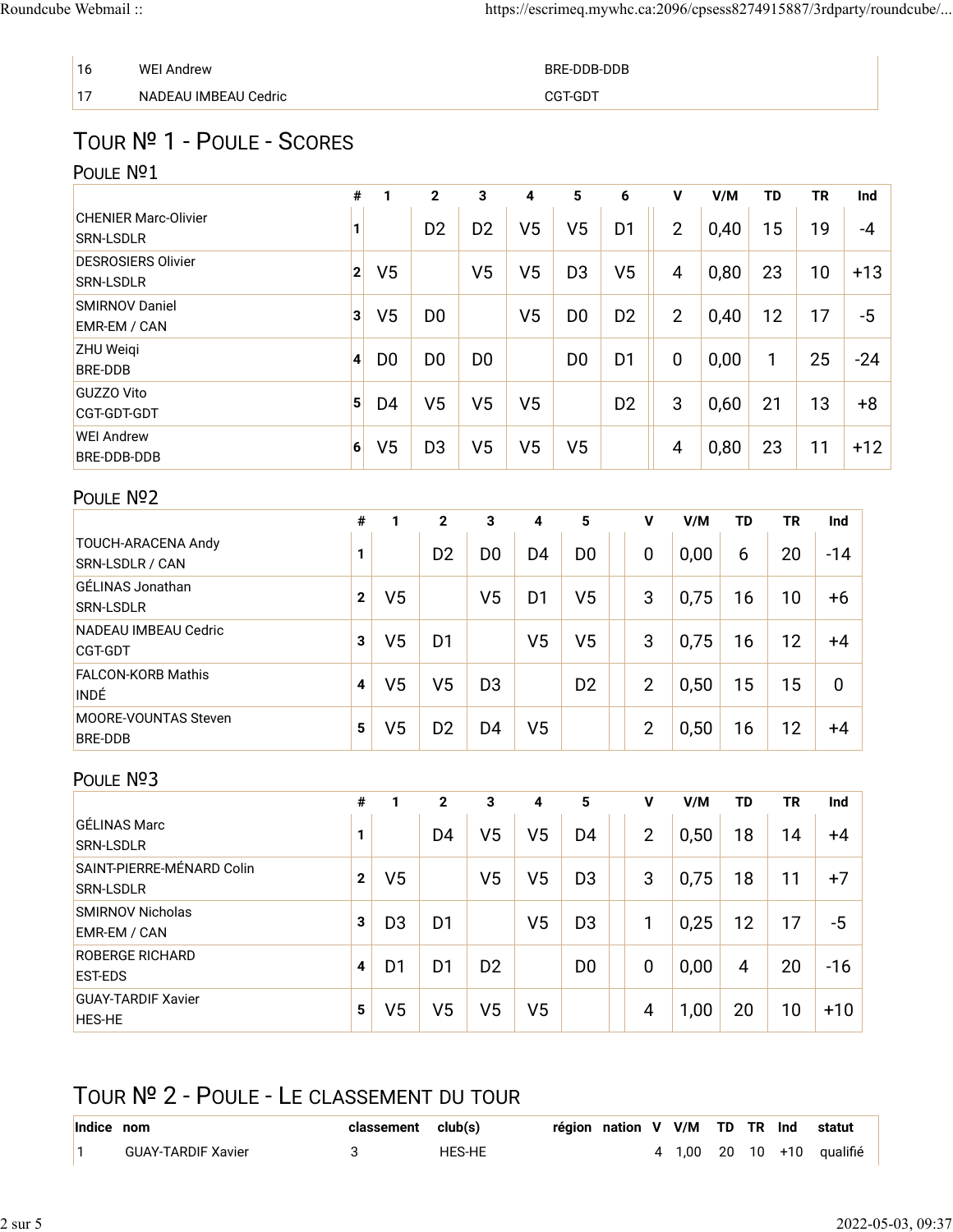| $\overline{2}$    | <b>DESROSIERS Olivier</b>   | 6/1          | <b>SRN-LSDLR</b> |            | 4                     | 0,80 | 23                | 10              | $+13$ | qualifié |
|-------------------|-----------------------------|--------------|------------------|------------|-----------------------|------|-------------------|-----------------|-------|----------|
| 3                 | <b>WEI Andrew</b>           |              | BRE-DDB-DDB      |            | 4                     | 0,80 | 23                | 11              | $+12$ | qualifié |
| 4                 | SAINT-PIERRE-MÉNARD Colin   | 4            | <b>SRN-LSDLR</b> |            | 3                     | 0,75 | 18                | 11              | $+7$  | qualifié |
| 5                 | GÉLINAS Jonathan            | 18           | <b>SRN-LSDLR</b> |            | 3                     | 0,75 | 16                | 10              | $+6$  | qualifié |
| 6                 | <b>NADEAU IMBEAU Cedric</b> |              | CGT-GDT          |            | 3                     | 0,75 | 16                | 12 <sup>2</sup> | $+4$  | qualifié |
| 7                 | GUZZO Vito                  | 9            | CGT-GDT-GDT      |            | 3                     | 0,60 | 21                | 13              | $+8$  | qualifié |
| 8                 | <b>GÉLINAS Marc</b>         | 11           | <b>SRN-LSDLR</b> |            | 2                     | 0,50 | 18                | 14              | $+4$  | qualifié |
| 9                 | <b>MOORE-VOUNTAS Steven</b> | $\mathbf{2}$ | <b>BRE-DDB</b>   |            | $\overline{2}$        | 0,50 | 16                | 12              | $+4$  | qualifié |
| 10                | <b>FALCON-KORB Mathis</b>   | 6            | <b>INDÉ</b>      |            | 2                     | 0,50 | 15                | 150             |       | qualifié |
| 11                | <b>CHENIER Marc-Olivier</b> | 8            | <b>SRN-LSDLR</b> |            | 2                     | 0,40 | 15                | 19              | $-4$  | qualifié |
| $12 \overline{ }$ | <b>SMIRNOV Daniel</b>       | 17           | EMR-EM           | CAN        | $\mathbf{2}^{\prime}$ | 0,40 | $12 \overline{ }$ | 17              | -5    | qualifié |
| 13                | <b>SMIRNOV Nicholas</b>     | 15           | <b>EMR-EM</b>    | CAN        |                       | 0,25 | $12 \overline{ }$ | 17              | -5    | qualifié |
| 14                | TOUCH-ARACENA Andy          |              | <b>SRN-LSDLR</b> | <b>CAN</b> | 0                     | 0,00 | 6                 | 20              | $-14$ | qualifié |
| 15                | <b>ROBERGE RICHARD</b>      |              | <b>EST-EDS</b>   |            | 0                     | 0,00 | 4                 | 20              | $-16$ | qualifié |
| 16                | <b>ZHU Weigi</b>            | 20           | <b>BRE-DDB</b>   |            | 0                     | 0,00 |                   | 25              | $-24$ | qualifié |

# TOUR № 2 - POULE - SCORES

### POULE Nº1

|                                                 | #              |                | $\mathbf{2}$   | 3              | 4              | 5              | 6              | v              | V/M  | TD | TR | Ind   |
|-------------------------------------------------|----------------|----------------|----------------|----------------|----------------|----------------|----------------|----------------|------|----|----|-------|
| <b>CHENIER Marc-Olivier</b><br><b>SRN-LSDLR</b> |                |                | D <sub>4</sub> | D <sub>0</sub> | V5             | V5             | V5             | 3              | 0,60 | 19 | 16 | $+3$  |
| <b>GÉLINAS Marc</b><br><b>SRN-LSDLR</b>         | 2 <sup>1</sup> | V <sub>5</sub> |                | V <sub>5</sub> | V <sub>5</sub> | V5             | V <sub>5</sub> | 5              | 1,00 | 25 | 13 | $+12$ |
| <b>GUAY-TARDIF Xavier</b><br><b>HES-HE</b>      | 3              | V5             | D <sub>1</sub> |                | V <sub>5</sub> | V5             | V <sub>5</sub> | $\overline{4}$ | 0,80 | 21 | 9  | $+12$ |
| <b>SMIRNOV Nicholas</b><br>EMR-EM / CAN         | $\vert$        | D <sub>2</sub> | D <sub>4</sub> | D <sub>1</sub> |                | D <sub>4</sub> | V5             |                | 0,20 | 16 | 23 | $-7$  |
| NADEAU IMBEAU Cedric<br><b>CGT-GDT</b>          | 5 <sup>1</sup> | D <sub>3</sub> | D <sub>1</sub> | D <sub>1</sub> | V <sub>5</sub> |                | D <sub>3</sub> |                | 0,20 | 13 | 24 | $-11$ |
| <b>ZHU Weigi</b><br><b>BRE-DDB</b>              | $6 \mid$       | D <sub>1</sub> | D <sub>3</sub> | D <sub>2</sub> | D <sub>3</sub> | V <sub>5</sub> |                |                | 0,20 | 14 | 23 | -9    |

#### POULE Nº2

|                                               | #              | 1              | $\mathbf{2}$   | 3              | 4              | 5              | v              | V/M  | TD | <b>TR</b> | Ind   |
|-----------------------------------------------|----------------|----------------|----------------|----------------|----------------|----------------|----------------|------|----|-----------|-------|
| <b>DESROSIERS Olivier</b><br><b>SRN-LSDLR</b> | 1              |                | V <sub>5</sub> | V5             | V <sub>5</sub> | V <sub>5</sub> | $\overline{4}$ | 1,00 | 20 | 5         | $+15$ |
| GÉLINAS Jonathan<br><b>SRN-LSDLR</b>          | $\overline{2}$ | D <sub>2</sub> |                | D <sub>3</sub> | D <sub>2</sub> | D <sub>4</sub> | $\mathbf 0$    | 0,00 | 11 | 20        | -9    |
| <b>MOORE-VOUNTAS Steven</b><br><b>BRE-DDB</b> | 3              | D <sub>1</sub> | V <sub>5</sub> |                | D <sub>4</sub> | D <sub>4</sub> | 1              | 0,25 | 14 | 18        | $-4$  |
| <b>GUZZO Vito</b><br><b>CGT-GDT-GDT</b>       | 4              | D <sub>1</sub> | V <sub>5</sub> | V5             |                | V <sub>5</sub> | 3              | 0,75 | 16 | 13        | $+3$  |
| <b>SMIRNOV Daniel</b><br>EMR-EM / CAN         | 5              | D <sub>1</sub> | V5             | V5             | D <sub>2</sub> |                | $\overline{2}$ | 0,50 | 13 | 18        | $-5$  |
| POULE Nº3                                     |                |                |                |                |                |                |                |      |    |           |       |
|                                               | #              | 1              | $\mathbf{2}$   | 3              | 4              | 5              | v              | V/M  | TD | <b>TR</b> | Ind   |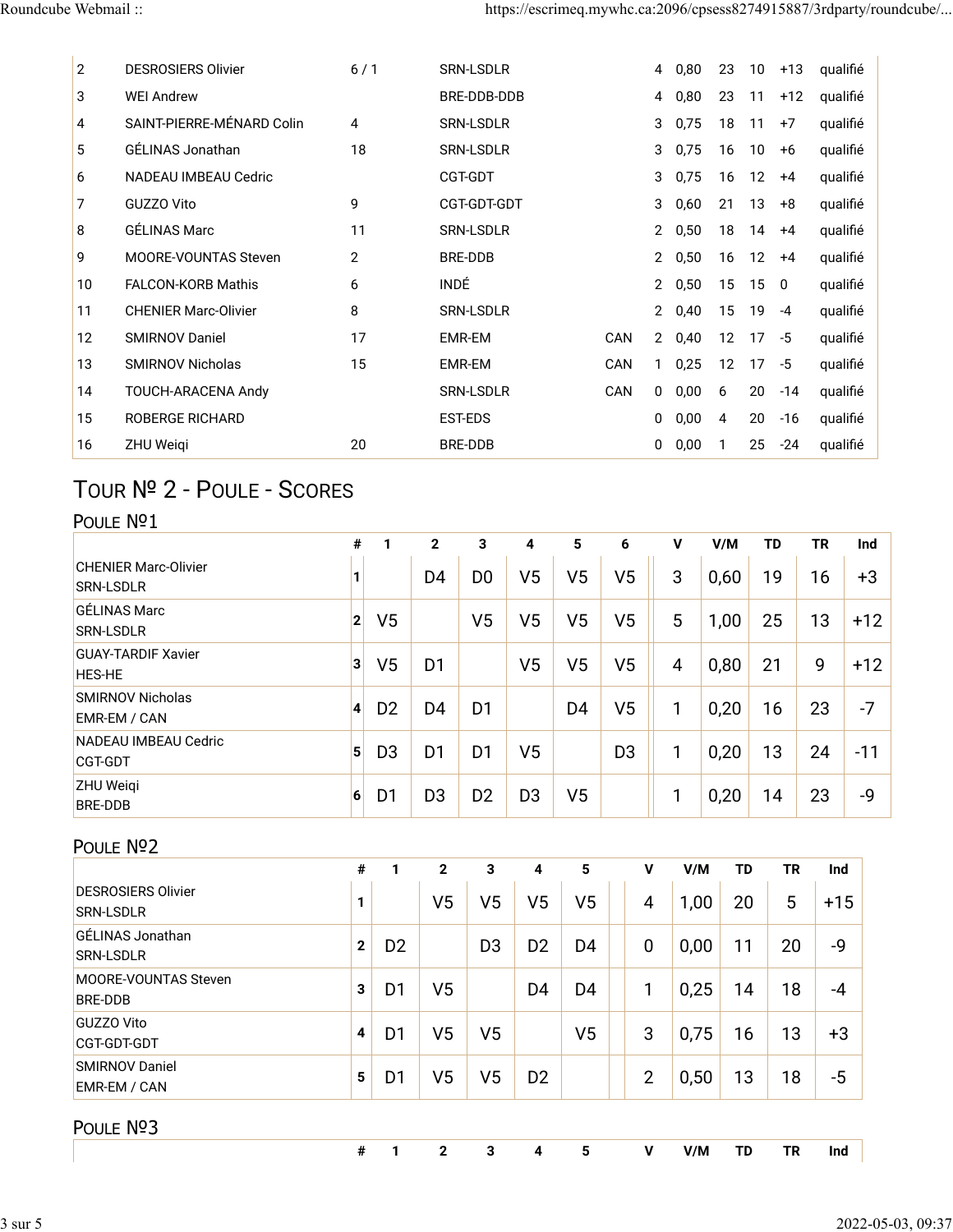| SAINT-PIERRE-MÉNARD Colin<br><b>SRN-LSDLR</b> | 1            |                | V <sub>5</sub> | D2             | V5             | V5             | 3              | 0,75 | 17 | 7  | $+10$ |
|-----------------------------------------------|--------------|----------------|----------------|----------------|----------------|----------------|----------------|------|----|----|-------|
| TOUCH-ARACENA Andy<br>SRN-LSDLR / CAN         | $\mathbf{2}$ | D <sub>0</sub> |                | D1             | D <sub>0</sub> | V5             |                | 0,25 | 6  | 18 | $-12$ |
| <b>WEI Andrew</b><br><b>BRE-DDB-DDB</b>       | 3            | V5             | V5             |                | V5             | V5             | 4              | 1,00 | 20 | 6  | $+14$ |
| <b>FALCON-KORB Mathis</b><br><b>INDÉ</b>      | 4            | D1             | V5             | D <sub>2</sub> |                | V <sub>5</sub> | $\overline{2}$ | 0,50 | 13 | 11 | $+2$  |
| <b>ROBERGE RICHARD</b><br><b>EST-EDS</b>      | 5            | D1             | D <sub>3</sub> | D1             | D1             |                | 0              | 0,00 | 6  | 20 | $-14$ |

## TOUR № 3 - É.D. - LE CLASSEMENT DU TOUR

| Indice         | nom                         | classement     | club(s)          | région nation | V            | V/M  | TD | ΤR | Ind   | statut   |
|----------------|-----------------------------|----------------|------------------|---------------|--------------|------|----|----|-------|----------|
| 1              | <b>DESROSIERS Olivier</b>   | 6/1            | SRN-LSDLR        |               | 8            | 0,89 | 43 | 15 | +28   | qualifié |
| $\overline{2}$ | <b>WEI Andrew</b>           |                | BRE-DDB-DDB      |               | 8            | 0,89 | 43 | 17 | $+26$ | qualifié |
| 3              | <b>GUAY-TARDIF Xavier</b>   | 3              | <b>HES-HE</b>    |               | 8            | 0,89 | 41 | 19 | $+22$ | qualifié |
| 4              | <b>GÉLINAS Marc</b>         | 11             | <b>SRN-LSDLR</b> |               | 7            | 0,78 | 43 | 27 | $+16$ | qualifié |
| 5              | SAINT-PIERRE-MÉNARD Colin   | 4              | <b>SRN-LSDLR</b> |               | 6            | 0,75 | 35 | 18 | $+17$ | qualifié |
| 6              | GUZZO Vito                  | 9              | CGT-GDT-GDT      |               | 6            | 0,67 | 37 | 26 | $+11$ | qualifié |
| 7              | <b>FALCON-KORB Mathis</b>   | 6              | INDÉ             |               | 4            | 0,50 | 28 | 26 | $+2$  | qualifié |
| 8              | <b>CHENIER Marc-Olivier</b> | 8              | SRN-LSDLR        |               | 5            | 0,50 | 34 | 35 | $-1$  | qualifié |
| 9              | <b>NADEAU IMBEAU Cedric</b> |                | CGT-GDT          |               | 4            | 0,44 | 29 | 36 | $-7$  | qualifié |
| 10             | <b>SMIRNOV Daniel</b>       | 17             | EMR-EM           | <b>CAN</b>    | 4            | 0,44 | 25 | 35 | $-10$ | qualifié |
| 11             | <b>MOORE-VOUNTAS Steven</b> | $\overline{2}$ | BRE-DDB          |               | 3            | 0,38 | 30 | 30 | 0     | qualifié |
| 12             | GÉLINAS Jonathan            | 18             | SRN-LSDLR        |               | 3            | 0,38 | 27 | 30 | $-3$  | qualifié |
| 13             | <b>SMIRNOV Nicholas</b>     | 15             | EMR-EM           | CAN           | $\mathbf{2}$ | 0,22 | 28 | 40 | $-12$ | qualifié |
| 14             | TOUCH-ARACENA Andy          |                | <b>SRN-LSDLR</b> | CAN           | 1            | 0,13 | 12 | 38 | $-26$ | qualifié |
| 15             | ZHU Weigi                   | 20             | <b>BRE-DDB</b>   |               |              | 0,10 | 15 | 48 | -33   | qualifié |
| 16             | <b>ROBERGE RICHARD</b>      |                | EST-EDS          |               | 0            | 0,00 | 10 | 40 | $-30$ | qualifié |

# TOUR № 3 - É.D. - SCORES